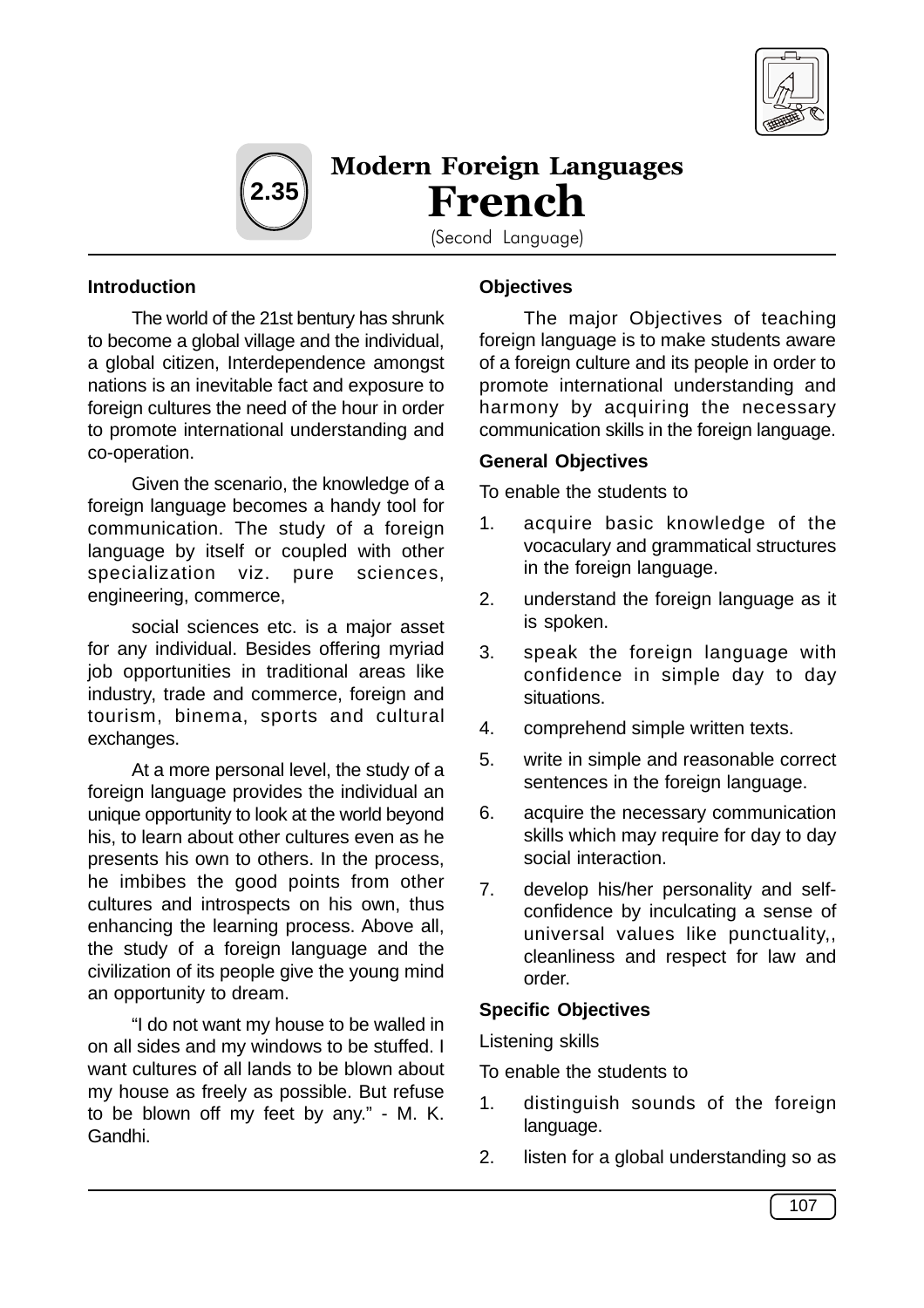

to able to give main points.

- 3. take dictation in a foreign language.
- 4. understand conversations in simple, familiar, day to day situations.
- 5. listen to and understand a telephonic bonversation.
- 6. understand the nuanbes bonveyed through stress and intonation.

#### Speaking Skills

To enable the students to -

- 1. Pronounce words correctly, in the foreign language.
- 2. make meaningful use of words, phrases and sentences in context.
- 3. produce simple statements, questions, commands and requests.
- 4. express his/her ideas coherently and logically in simple sentences.
- 5. orally answer questions set on simple texts.
- 6. narrate personal experiences incidents, and stories in brief.
- 7. describe a situation or to describe a picture.
- 8. converse appropriately in formal and informal contexts.
- 9. sing songs in the foreign language.

#### Reading Skills

To enable the students to

- 1. read aloud, with correct pronunciations, stress and intonation.
- 2. read aloud, at an appropriate pace and with pauses, showing awareness of Punctuation.
- 3. read aloud seen short texts and poems with appropriate rhythm.
- 4. read silently, with reasonable speed depending on the text.
- 5. read text silently for overall understanding (skimming) and for finding & Specific information.
- 6. deduce the meaning of words, phrases with the help of context.
- 7. read notices, advertisements, news headlines & road signs etc.
- 8. learn to club or group sentences into appropriate sense groups/grammatical groups.
- 9. learn to use a dictionary and reference material.
- 10. ultimately to read for pleasure and knowledge.

#### Writing Skill

To enable the student to

- 1. master the art of writing including the use of Punctuation marks, capital letters and spellings
- 2. write grammatically acceptable and situationally appropriate forms of the foreign language.
- 3. write answers to question based on the text or reading material as well as personal response questions.
- 4. frame statements, questions, commands and requests for their appropriate use in different contexts.
- 5. develop a paragraph on a given subject taking into account coherence, logical sequences and connective devices.
- 6. write informal letters, e-mails with the help of given points.
- 7. write essays, compositions with the help of guidelines.
- 8. describe a situation and events with the help of given guidelines.